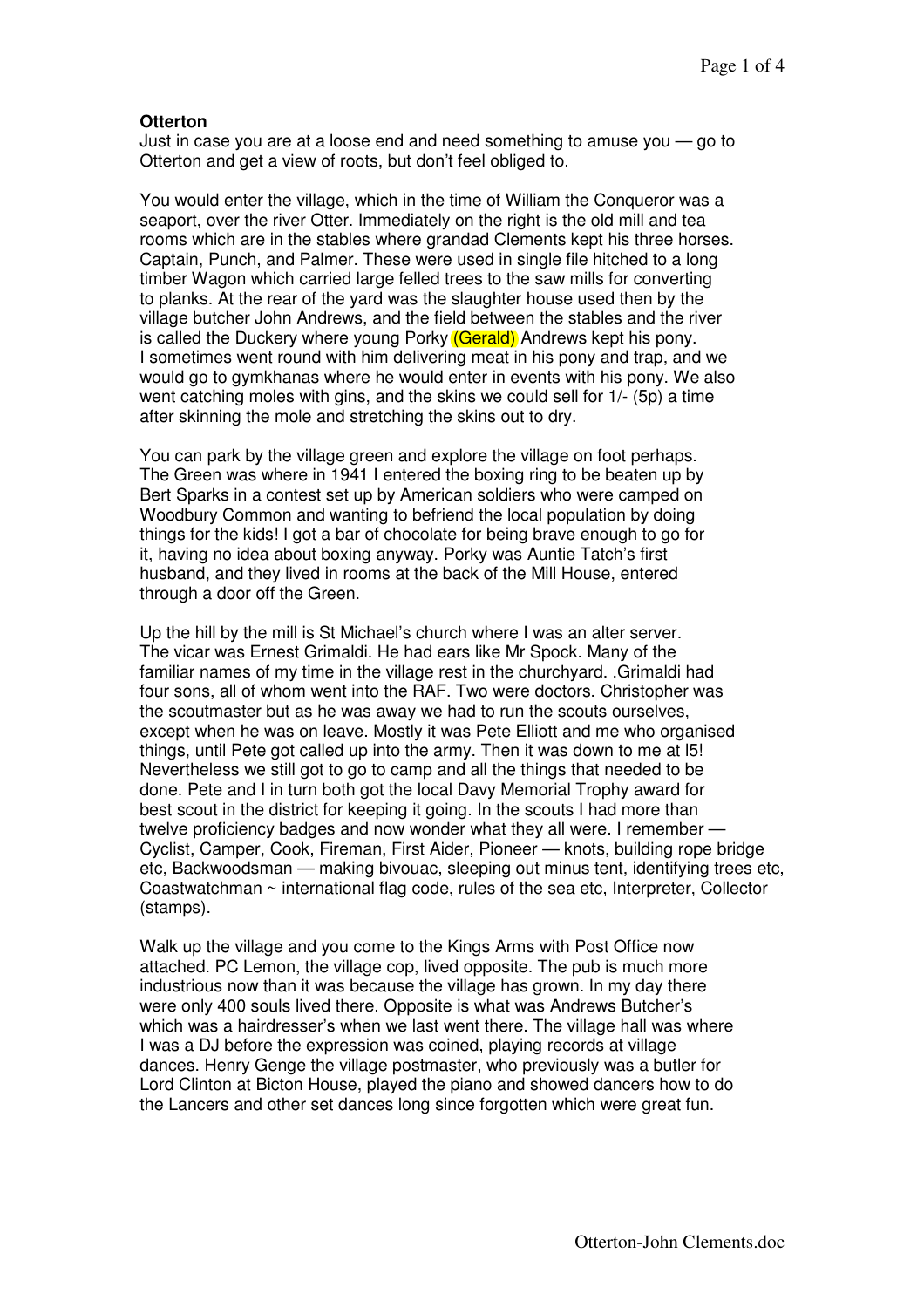Kids were encouraged to join in. The scouts used to put on an occasional concert in the hall to raise funds. At the back of the hall was the snooker room with two full-sized tables where we under-aged lads were allowed in to learn the art if it was not busy.

Gerald Andrews, whose father ran the village butchers shop, was my main chum. He had a pony and I often accompanied him taking meat deliveries around in those days of petrol rationing. I went with to gymkhanas around the place, and once tried riding the pony. We also "hunted" for moles using gins to get a shilling for each tail. The skins were dried and used to raise cash too. Porky (Gerald) kept and raised rabbits too as another way of raising funds.

My teenage girl friend was Mollie Otter - how weird is that to be called Otter and live in Otterton! There might have been some historical connection but we didn't discover any. Her dad was in the Navy and was missing, presumed killed in action at se\a.

Opposite the hall and the first house past the pub was Vic Vilday's farm and he was also the coalman. Up from there on the same side stands a terrace of five houses, called Sunnyside. We lived in the fourth one. They had three bedrooms and outside bucket loo - which had to be emptied and buried in the garden where I grew some excellent carrots! Water came from a tap outside the back door. At the start in 1940 we had Auntie Betty and her two children and Aunty Gladys with two more, staying with us, all evacuees from Hellfire Corner. Gladys soon got fed up and went back home, and Aunty Betty found rooms elsewhere in the village. They were farm labourers' cottages and eventually we had to get out and so found rooms in the Post Office which was then further up the village. The brook which runs down the side of the street gets quite full in the winter and my mother had an experience one evening when returning in the dark from the sole telephone kiosk at the top of the village. She found the handrail of the bridge and walked the wrong side of it, so got quite a shock and a dowsing!

Houstern Farm owned by John Dowell is on the opposite side of the road to Sunnyside, and they had about 30-40 cows which were walked up the village twice a day for milking. Just a bit further up on the left side is Watering Farm owned by Jim and Audrey Dowell with a similar sized herd, but all the farmyards are now occupied trendy mews cottages lived in by 'foreigners'.

Along on the right is the village bakery where I used to work a delivery round on Saturdays and school holidays for 5/- (25p) a day.

On Sundays people would come to the bakery with their Sunday dinner prepared on a baking dish to be put in the oven and baked while they went on to church and collect it ready to serve on the way home.

On the same side further up is the old Post Office and village store where we lived and Aunty Tatch worked the post office counter and balanced the books at the end of each day. Every week we would all get involved in marking off ration books and bundling up the 'points' used for canned food, or work in the shop measuring up butter into 2oz portions, or sugar etc into portion sizes for sale in the shop according to the rations in force. One benefit of living in the shop is that we could have ice cream (not available anywhere during the war years). Henry had some powder left from before the war and occasionally gave us a treat. In the store room in the yard of the shop was a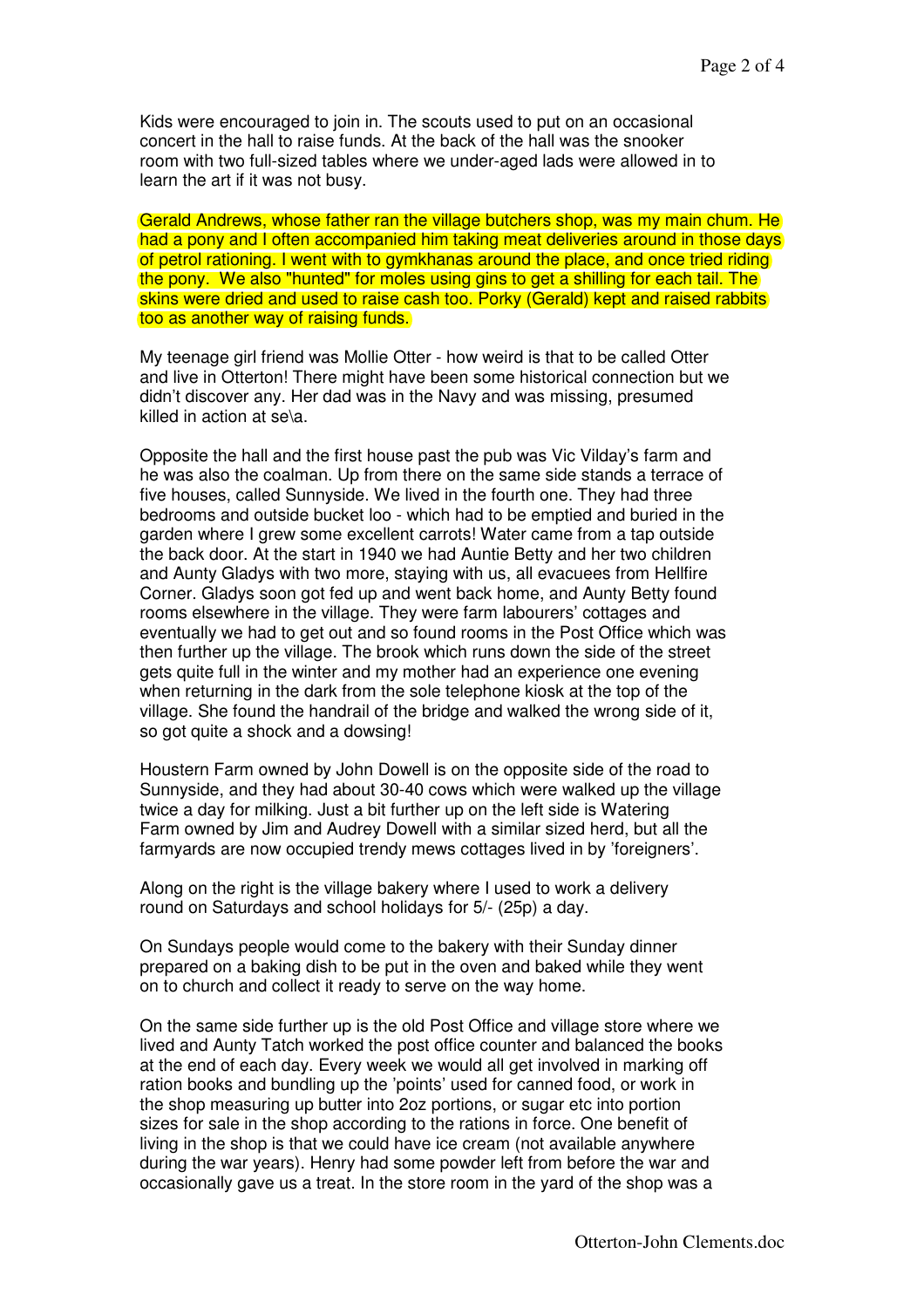quarter size billiard table which all the boys in the village were allowed to use, or to play cards in there, or in the evenings we would all go into the house to play Solo or other card games. This was mainly because **Henry's** nephew Harry Manns from Southampton lived with him too. At weekends the village boys would walk along the meadows or out to Ladram Bay and up Peak Hill. I remember once we walked 14 miles up to Woodbury Common and along to Halfway House and back home. We had a football team to play other village teams in one of the farmers fields. Some of us would get up at 6am and go to pick mushrooms in the fields to sell fresh to greengrocers for 1/6 a lb.  $(7 \frac{1}{2} p)$ 

All the village crowd had nicknames - Sniffer *(Cicily)* Till, Pinky Elliott, Porky *(Gerald)* Andrews, Mousey Vinnicombe etc - it was thought I should also have a nickname, so Chris Grimaldi dubbed me 'Oscar' — after his one time pet chameleon!

Often we'd walk to Ladram Bay for a swim. Chris Grimaldi taught me to swim there by throwing me in because I was too scared to go in the water! Sometimes we'd take out a rowing boat and fish for mackerel with spinners. I learnt to get my Coastwatchman badge in the scouts from the coastguards at Ladram, in days before there were caravans or car parks and shops there.

Another time we went to Monks Wall (near Ladram Bay) and asked the lady owner if we could play tennis in her court which seemed under-used and she was quite happy to have us use it.

Long summer holidays were originally intended to let children help in the harvest. In Otterton we always went into the fields with knob-headed sticks to assist the farmers and have fun. The reaper/binder would start around the outside of the field and go round in circles until it got to the centre. All the wildlife (rabbits etc would go into the middle of into the dwindling island of corn until they realised the trap and eventually made a run for it, whereupon we would run after it with the sticks to clobber it, sometimes successfully!

While waiting for this we would help stook up the sheaves to dry in stooks of 6-8 carrying a pair, one under each arm, to the nearest stook. The straw would soon create sore fore-arms if' you had no sleeves.

Later the thresher would be taken to the fields and to separate the straw from the corn, but nowadays all this fun is spoilt by the combine harvesters.

Stantaway Farm owned by Sid and Ray Williams is opposite the post office. Imagine how many incontinent cows were going up and down the street twice a day! Just a short way up from the Post Office is Cross Tree which had a garage on the left (now houses I think) where Uncle Roy worked. On the opposite corner, the forge which was part of the garage, used for welding farm machinery and shoeing horses, was being knocked into accommodation by a chap we spoke to last time there. The buses come up and turn round at Cross Tree and many times the school bus woke me as it came up, but I was always on it when it left for Exmouth ten minutes later! Sometimes I would bike to school (about seven miles) and meet up with chums who lived about half-way. For some time our school at Exmouth Grammar was shared with a London school called Beaufoy College, who had been evacuated to Exmouth, so we only went all day on Monday and Wednesday, and half-days the rest of the week.